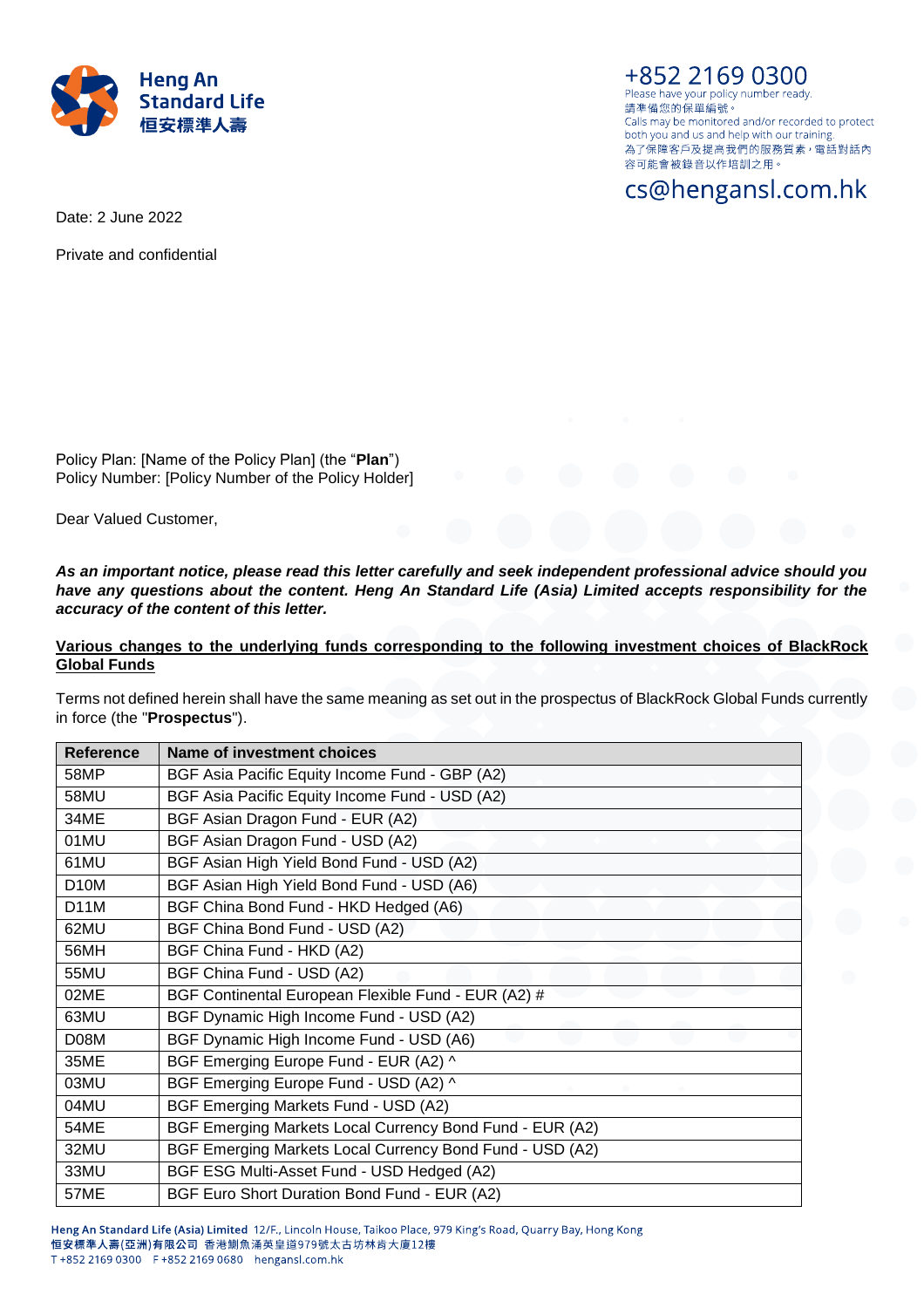| 37ME | BGF European Value Fund - EUR (A2)                     |
|------|--------------------------------------------------------|
| 05MU | BGF European Value Fund - USD (A2)                     |
| 60MU | BGF FinTech Fund - USD (A2)                            |
| 53ME | BGF Global Allocation Fund - EUR (A2)                  |
| 30MU | BGF Global Allocation Fund - USD (A2)                  |
| 38ME | BGF Global Dynamic Equity Fund - EUR (A2)              |
| 06MU | BGF Global Dynamic Equity Fund - USD (A2)              |
| 25MU | BGF Global Government Bond Fund - USD (A2)             |
| 08MU | BGF Global Long-Horizon Equity Fund - USD (A2)         |
| 42MY | BGF Japan Flexible Equity Fund - JPY (A2)              |
| 12MU | BGF Japan Flexible Equity Fund - USD (A2)              |
| 41MY | BGF Japan Small & MidCap Opportunities Fund - JPY (A2) |
| 11MU | BGF Japan Small & MidCap Opportunities Fund - USD (A2) |
| 43ME | BGF Latin American Fund - EUR (A2)                     |
| 13MU | BGF Latin American Fund - USD (A2)                     |
| 44ME | BGF Sustainable Energy Fund - EUR (A2)                 |
| 14MU | BGF Sustainable Energy Fund - USD (A2)                 |
| 40ME | BGF Systematic Global SmallCap Fund - EUR (A2)         |
| 09MU | BGF Systematic Global SmallCap Fund - USD (A2)         |
| 28MU | BGF US Dollar Reserve Fund - USD (A2)                  |
| 26MU | BGF US Dollar Short Duration Bond Fund - USD (A2)      |
| 45ME | BGF US Flexible Equity Fund - EUR (A2)                 |
| 16MU | BGF US Flexible Equity Fund - USD (A2)                 |
| 52MU | BGF US Government Mortgage Impact Fund - USD (A2)      |
| 27MU | BGF World Bond Fund - USD (A2)                         |
| 46ME | BGF World Energy Fund - EUR (A2)                       |
| 19MU | BGF World Energy Fund - USD (A2)                       |
| 47ME | BGF World Financials Fund - EUR (A2)                   |
| 20MU | BGF World Financials Fund - USD (A2)                   |
| 48ME | BGF World Gold Fund - EUR (A2)                         |
| 21MU | BGF World Gold Fund - USD (A2)                         |
| 49ME | BGF World Healthscience Fund - EUR (A2)                |
| 22MU | BGF World Healthscience Fund - USD (A2)                |
| 50ME | BGF World Mining Fund - EUR (A2)                       |
| 23MU | BGF World Mining Fund - USD (A2)                       |
| 51ME | BGF World Technology Fund - EUR (A2)                   |
| 24MU | BGF World Technology Fund - USD (A2)                   |

(Each an "**Investment Choice**" and collectively, the "**Investment Choices**")

# Closed for any subscription and switch-in instruction, until further notice.

^ Temporary suspended, until further notice.

We have been informed by BlackRock Asset Management North Asia Limited, Hong Kong Representative of BlackRock Global Funds regarding the following changes to the underlying fund corresponding to the Investment Choices (the "**Underlying Fund**"), with effect from 29 June 2022 (the "**Effective Date**"). Unless otherwise stated, the changes will have no impact on the Underlying Funds' investment objectives and policies, and no material change to the Underlying Funds' existing risk limits. As the unitholders of the Investment Choice(s), the following update applicable to the Underlying Fund may have implications for your investment.

## **I. Securities Financing Transaction Disclosures**

Securities Financing Transactions (SFTs) such as securities lending, repurchase transactions, total return swaps (TRS) and contracts for difference (CFDs) may be used by the Underlying Funds (subject to their investment objective and policy) either to help meet the investment objective of an Underlying Fund and/or as part of efficient portfolio management.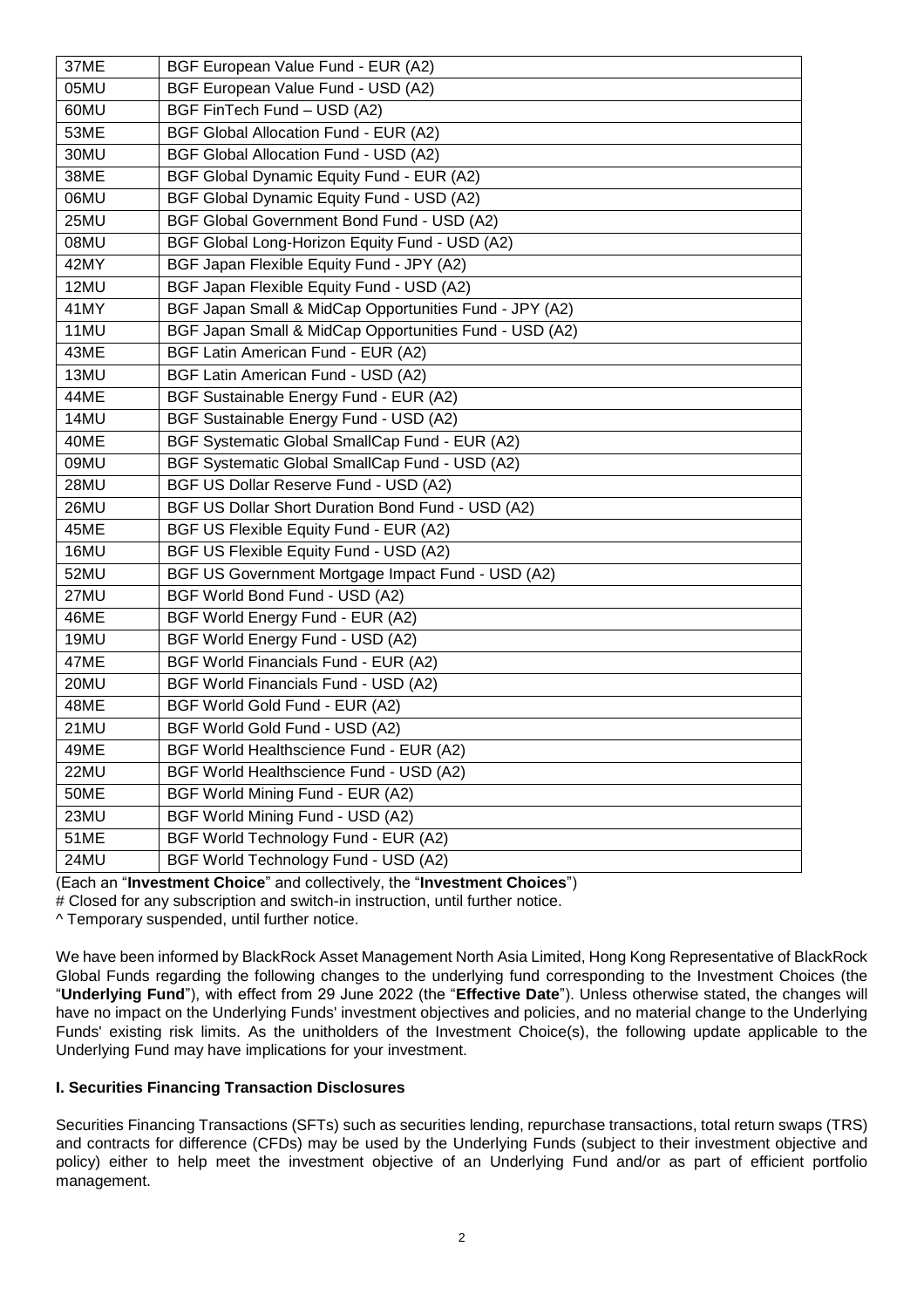The SFT related disclosures in Appendix G of the Prospectus have been modified to provide better transparency for shareholders regarding the use of SFTs.

# **II. RQFII Investment**

Changes to the following underlying fund corresponding to the investment choices listed in the table below

| <b>Reference</b>  | Name of investment choices                |
|-------------------|-------------------------------------------|
| 61MU              | BGF Asian High Yield Bond Fund - USD (A2) |
| D <sub>10</sub> M | BGF Asian High Yield Bond Fund - USD (A6) |

From the Effective Date, the Underlying Fund will be a RQFII Access Fund and may gain direct exposure for no more than 20% of its total assets to onshore bonds distributed in Mainland China via the RQFII regime. This change will allow the Underlying Fund to take advantage of investment opportunities arising via the RQFII regime.

# **III. Leverage and Asset-backed Securities ("ABS")/Mortgage-backed Securities ("MBS")**

Changes to the following underlying fund corresponding to the investment choice listed in the table below

| Reference | Name of investment choice                  |
|-----------|--------------------------------------------|
| 25MU      | BGF Global Government Bond Fund - USD (A2) |

## (i) Increase in expected level of leverage

The expected level of leverage of the Underlying Fund will increase from 300% to 400% of its Net Asset Value. This increase is required to allow an increased use of derivatives for the purposes of managing interest rate risk. For the avoidance of doubt, the increase of the expected level of leverage of the Underlying Fund does not portend any change in its risk profile.

## (ii) Increase in exposure in ABS and MBS

Currently, as part of its investment objective, the Underlying Fund may invest up to 20% of its total assets in ABS and MBS whether investment grade or not. From the Effective Date this limit will be increased to 30% to allow for additional investment flexibility and to take advantage of investment opportunities arising in this asset class. The change will not result in any material change to the current investment strategy of the Underlying Fund, the operation and/or manner in which the Underlying Fund is being managed or any effects on existing investors.

Apart from the increased level of risks associated with investment in ABS and MBS, there will be no change to the overall risk profile of the Underlying Fund. Please refer to the risks associated with investment in ABS and MBS as described below and also detailed in the Prospectus. The change will not materially prejudice the rights or interests of the existing shareholders of the Underlying Fund.

Risks associated with investment in ABS / MBS

In simple terms, ABS and MBS are debt securities backed or collateralised by the income stream from an underlying pool of assets or mortgage loans respectively. The obligations associated with these securities may be subject to greater credit, liquidity and interest rate risk compared to other fixed income securities such as government issued bonds. Please refer to "Asset-backed Securities ("ABS") and Mortgage-backed Securities ("MBS")" in the "Risk Considerations" section of the Prospectus for further information regarding the risks associated with investment in ABS and MBS.

# **Costs**

 $\overline{a}$ 

The changes described in this letter will not result in any change in the fees and expenses borne by the Underlying Funds and/or their shareholders. The Management Company of the Underlying Funds will be responsible for meeting the costs and/or expenses incurred in connection with the change described above (e.g., producing and posting the communication in relation to the changes and amending the documentation of the Underlying Funds).

Updated versions of the Prospectus, Information for Residents of Hong Kong and Product Key Facts Statements of the Underlying Funds will be available to download from the website (www.blackrock.com/hk1)

<sup>1</sup> The website has not been authorised or reviewed by the Securities and Futures Commission.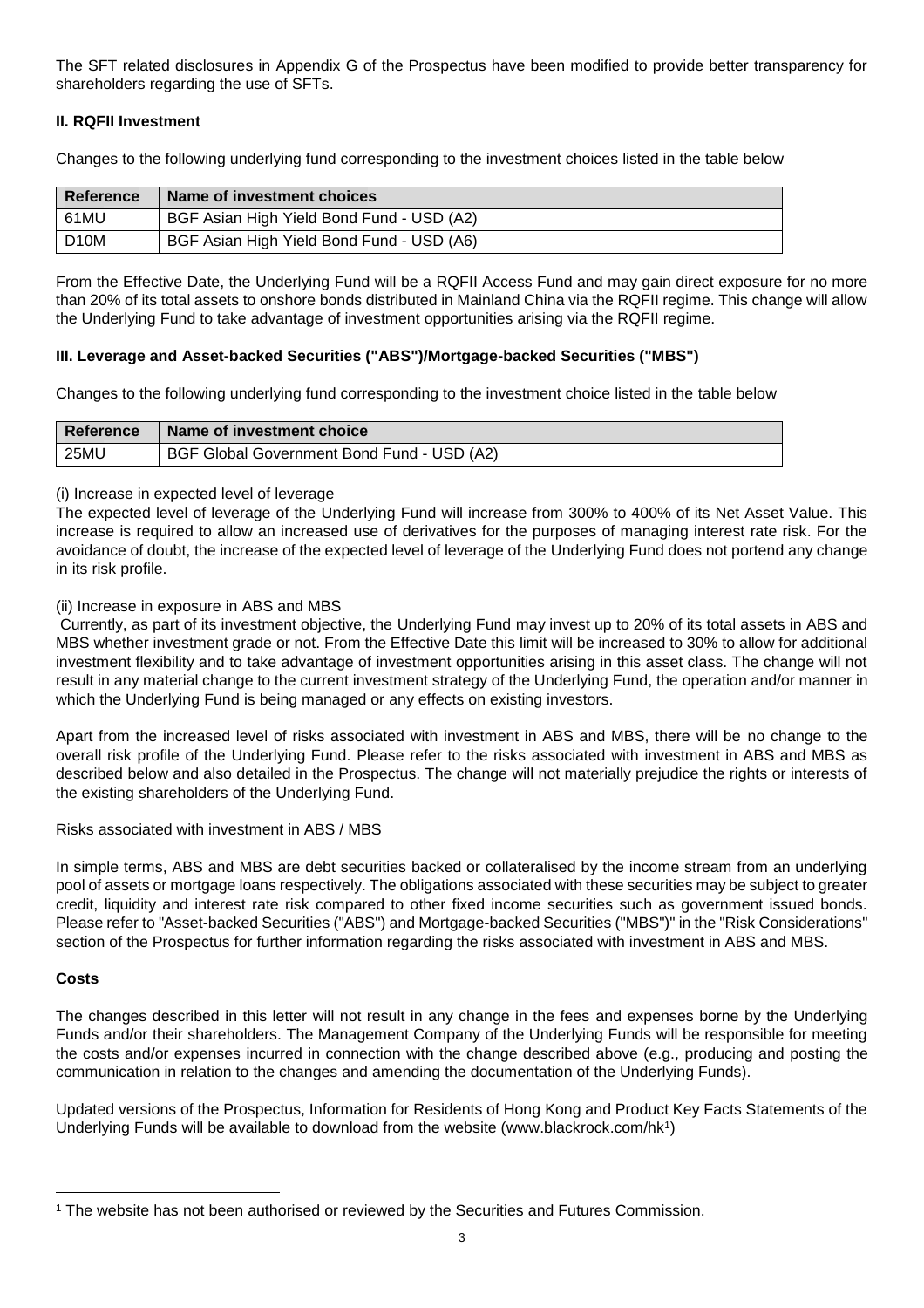### **Actions to take**

You do not have to take any action if you wish to remain invested in the Investments Choices regardless of the above change. Otherwise you may wish to consider switching the units of the Investments Choices or redirect future regular premiums/contributions (if applicable) to other investment choice(s) through the usual application procedure. No switching fee(s) will be incurred under the current fee structure of your policy.

Investment involves risks. For details regarding the Plan, the investment choices available under the Plan and the underlying funds corresponding to such investment choices (including, without limitation, the investment objectives and policies, risk factors and charges), please refer to the latest offering documents of the Plan (in particular the document named "Investment Choices Brochure") and the offering documents of the underlying funds, all of which are available from us upon request and free of charge. You may also visit our website at www.hengansl.com.hk for investment choices details.

If you need further assistance, feel free to contact your financial adviser or our Customer Service Department on +852 2169 0300

Yours faithfully, Customer Service Department Heng An Standard Life (Asia) Limited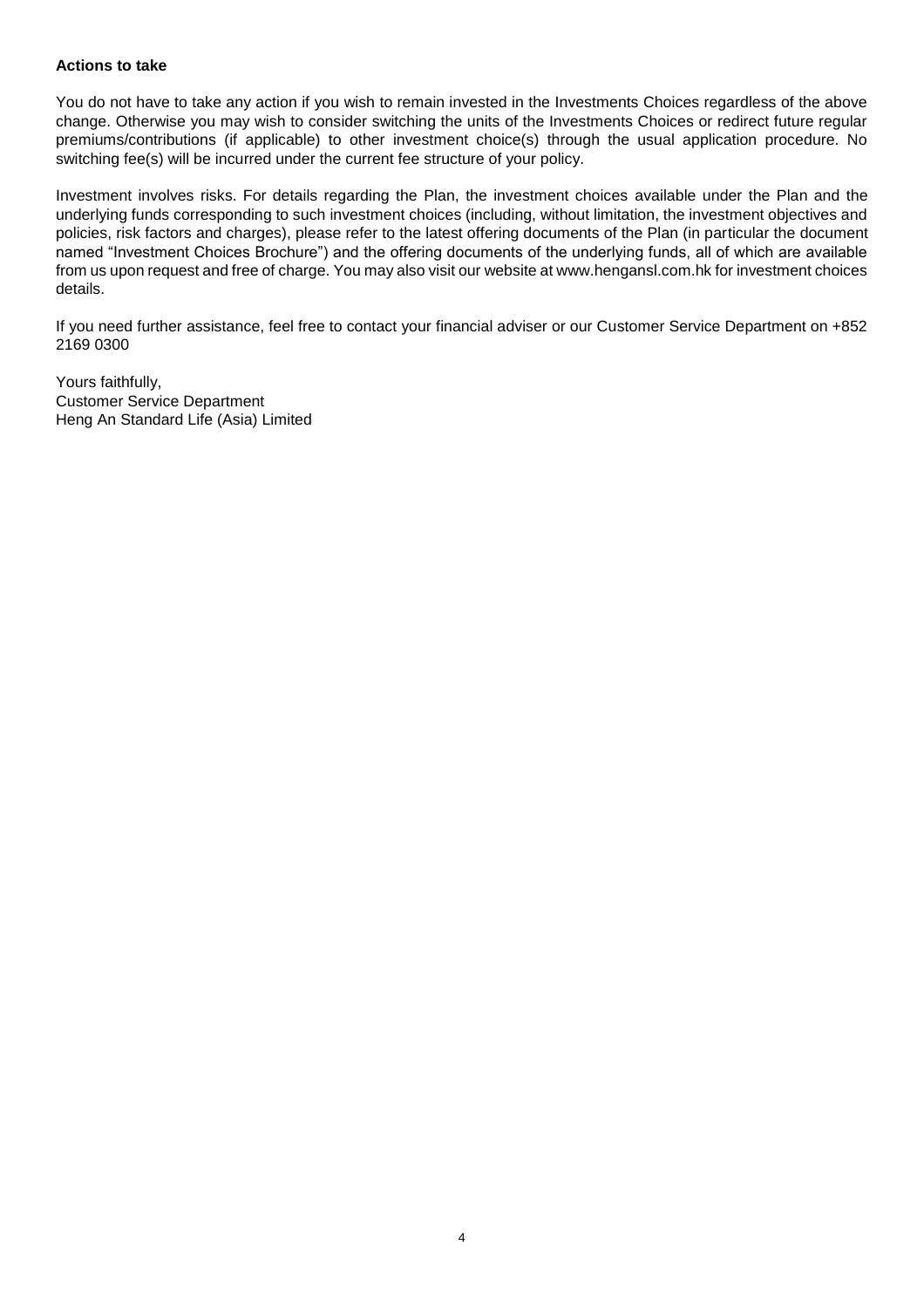### **私人及機密資料**

保單計劃:[保單計劃名稱](「**計劃**」) 保單號碼:[保單持有人之保單號碼]

親愛的客戶:

**此乃重要通知,請細閱本信件內容,如對其內容有任何疑問應諮詢獨立專業人士之意見。恒安標準人壽***(***亞洲***)***有限公司 對本信件的內容的準確性負責。**

## **有關連繫至以下貝萊德全球基金投資選擇的相連基金之若干更新**

| 參考編號              | 投資選擇的名稱                      |
|-------------------|------------------------------|
| 58MP              | 貝萊德亞太股票入息基金 - 英鎊 (A2股)       |
| 58MU              | 貝萊德亞太股票入息基金 - 美元 (A2 股)      |
| 34ME              | 貝萊德亞洲巨龍基金 - 歐元 (A2股)         |
| 01MU              | 貝萊德亞洲巨龍基金 - 美元 (A2 股)        |
| 61MU              | 貝萊德亞洲高收益債券基金 - 美元 (A2 股)     |
| D <sub>10</sub> M | 貝萊德亞洲高收益債券基金 - 美元 (A6 股)     |
| D <sub>1</sub> 1M | 貝萊德中國債券基金 - 港元對沖 (A6 股)      |
| 62MU              | 貝萊德中國債券基金 - 美元 (A2 股)        |
| 56MH              | 貝萊德中國基金 - 港元 (A2股)           |
| 55MU              | 貝萊德中國基金 - 美元 (A2 股)          |
| 02ME              | 貝萊德歐陸靈活股票基金 - 歐羅 (A2股) #     |
| 63MU              | 貝萊德動力高息基金 - 美元 (A2 股)        |
| D08M              | 貝萊德動力高息基金 - 美元 (A6 股)        |
| 35ME              | 貝萊德新興歐洲基金 - 歐元 (A2股) ^       |
| 03MU              | 貝萊德新興歐洲基金 - 美元 (A2 股) ^      |
| 04MU              | 貝萊德新興市場基金 - 美元 (A2 股)        |
| <b>54ME</b>       | 貝萊德新興市場本地貨幣債券基金 - 歐元 (A2 股)  |
| 32MU              | 貝萊德新興市場本地貨幣債券基金 - 美元 (A2 股)  |
| 33MU              | 貝萊德 ESG 多元資產基金 - 美元對沖 (A2股)  |
| 57ME              | 貝萊德歐元短期債券基金 - 歐元 (A2股)       |
| 37ME              | 貝萊德歐洲價值型基金 - 歐元 (A2 股)       |
| 05MU              | 貝萊德歐洲價值型基金 - 美元 (A2 股)       |
| 60MU              | 貝萊德金融科技基金 – 美元 (A2 股)        |
| 53ME              | 貝萊德環球資產配置基金 - 歐元 (A2 股)      |
| 30MU              | 貝萊德環球資產配置基金 - 美元 (A2 股)      |
| 38ME              | 貝萊德環球動力股票基金 - 歐元 (A2股)       |
| 06MU              | 貝萊德環球動力股票基金 - 美元 (A2 股)      |
| 25MU              | 貝萊德環球政府債券基金 - 美元 (A2 股)      |
| 08MU              | 貝萊德環球遠見股票基金 - 美元 (A2 股)      |
| 42MY              | 貝萊德日本靈活股票基金 - 日元 (A2股)       |
| 12MU              | 貝萊德日本靈活股票基金 - 美元 (A2 股)      |
| 41MY              | 貝萊德日本中小型企業特別時機基金 - 日元 (A2 股) |
| 11MU              | 貝萊德日本中小型企業特別時機基金 - 美元 (A2 股) |
| 43ME              | 貝萊德拉丁美洲基金 - 歐元 (A2 股)        |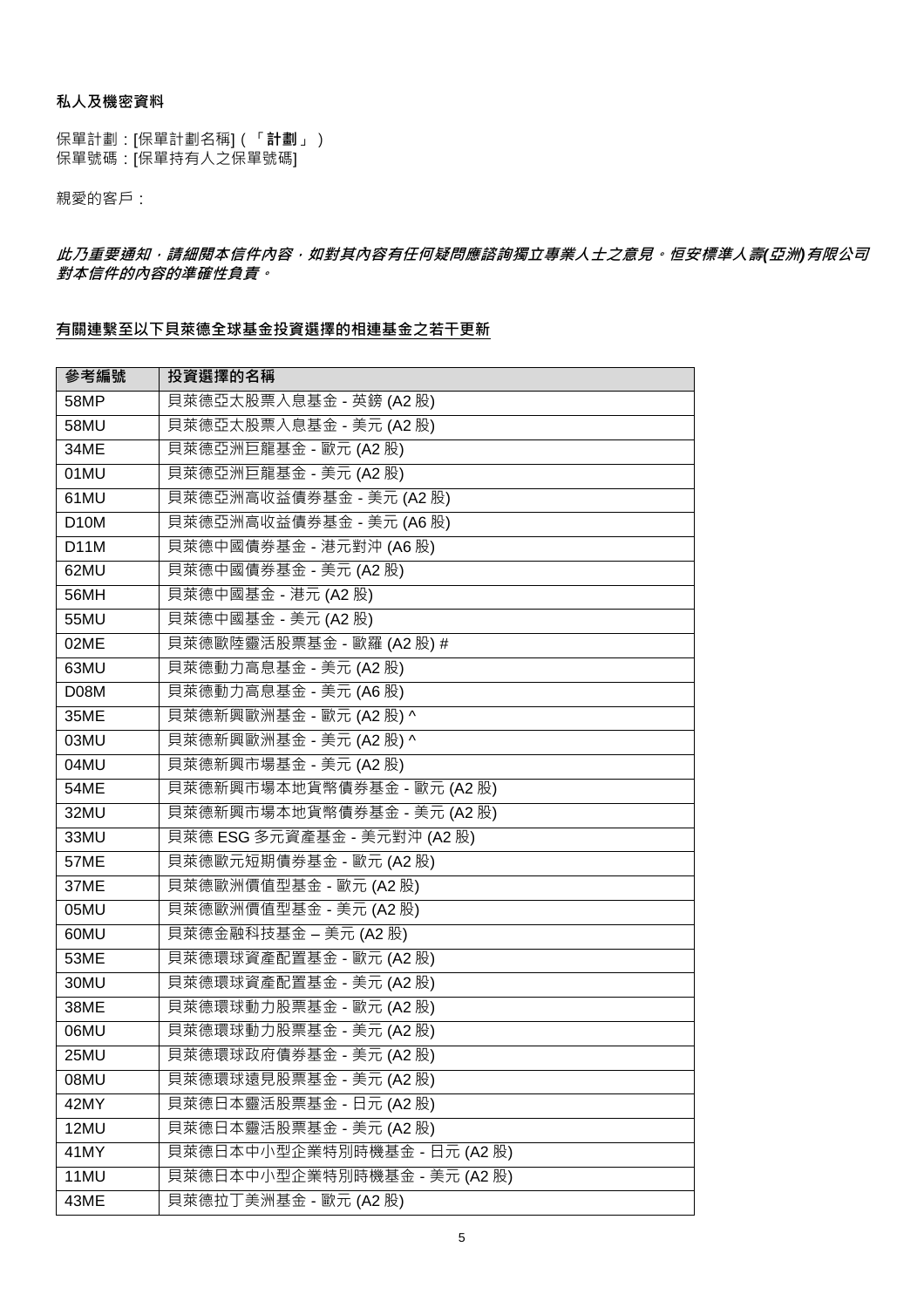| 13MU        | 貝萊德拉丁美洲基金 - 美元 (A2 股)        |
|-------------|------------------------------|
| 44ME        | 貝萊德可持續能源基金 - 歐元 (A2股)        |
| 14MU        | 貝萊德可持續能源基金 - 美元 (A2 股)       |
| 40ME        | 貝萊德系統分析環球小型企業基金 - 歐元 (A2 股)  |
| 09MU        | 貝萊德系統分析環球小型企業基金 - 美元 (A2 股)  |
| 28MU        | 貝萊德美元貨幣基金 - 美元 (A2 股)        |
| 26MU        | 貝萊德美元短期債券基金 - 美元 (A2 股)      |
| 45ME        | 貝萊德美國靈活股票基金 - 歐元 (A2 股)      |
| 16MU        | 貝萊德美國靈活股票基金 - 美元 (A2 股)      |
| 52MU        | 貝萊德美國政府房貸債券影響力基金 - 美元 (A2 股) |
| 27MU        | 貝萊德世界債券基金 - 美元 (A2 股)        |
| 46ME        | 貝萊德世界能源基金 - 歐元 (A2 股)        |
| 19MU        | 貝萊德世界能源基金 - 美元 (A2 股)        |
| 47ME        | 貝萊德世界金融基金 - 歐元 (A2股)         |
| 20MU        | 貝萊德世界金融基金 - 美元 (A2股)         |
| 48ME        | 貝萊德世界黃金基金 - 歐元 (A2 股)        |
| 21MU        | 貝萊德世界黃金基金 - 美元 (A2 股)        |
| 49ME        | 貝萊德世界健康科學基金 - 歐元 (A2 股)      |
| 22MU        | 貝萊德世界健康科學基金 - 美元 (A2 股)      |
| <b>50ME</b> | 貝萊德世界礦業基金 - 歐元 (A2 股)        |
| 23MU        | 貝萊德世界礦業基金 - 美元 (A2 股)        |
| <b>51ME</b> | 貝萊德世界科技基金 - 歐元 (A2 股)        |
| 24MU        | 貝萊德世界科技基金 - 美元 (A2 股)        |

**選擇」<sup>,</sup>統稱為「該等投資選擇」)** #已停止接受任何認購及轉入之申請,直至另行通知。 ^ 暫停交易,直至另行通知。

我們接獲貝萊德全球基金的通知有關連繫至該等投資選擇的相連基金(各稱為「**該相連基金**」,統稱為「**該等相連基** 金」) 將作出以下更新, 自2022 年6 月29 日 ( 「生效日期」) 起生效。除非另行訂明, 各項變更將不會影響該等相連基 金的投資目標及政策,對該等相連基金現有的風險限額亦不會有任何重大變動。作為該等投資選擇的單位持有人,以下 有關該等相連基金的更新對您的投資或會有所影響。

#### **I. 證券融資交易披露資料**

該等相連基金可(在其投資目標及政策的規限下)運用證券融資交易,例如證券借貸、回購交易、總回報掉期及差價合 約,以助達到某相連基金的投資目標及/或作為有效投資組合管理的一部份。

章程附錄庚的證券融資交易相關披露資料已作出修訂,以便就證券融資交易的運用為股東提供更高的透明度。

#### **II. RQFII投資**

有關連繫至下表所示之該投資選擇的該相連基金的更新

| 參考編號              | 投資選擇的名稱                  |
|-------------------|--------------------------|
| 61MU              | 貝萊德亞洲高收益債券基金 - 美元 (A2 股) |
| D <sub>10</sub> M | 貝萊德亞洲高收益債券基金 - 美元 (A6 股) |

自生效日期起,該相連基金將是RQFII連接基金,可透過RQFII制度以不多於其總資產的20%直接投資於在中國內地分 銷的在岸債券。此項變更將容許該相連基金透過RQFII制度受惠於所產生的投資機遇。

### **III. 槓桿及資產抵押證券(「ABS」)/按揭抵押證券(「MBS」)**

有關連繫至下表所示之該投資選擇的該相連基金的更新